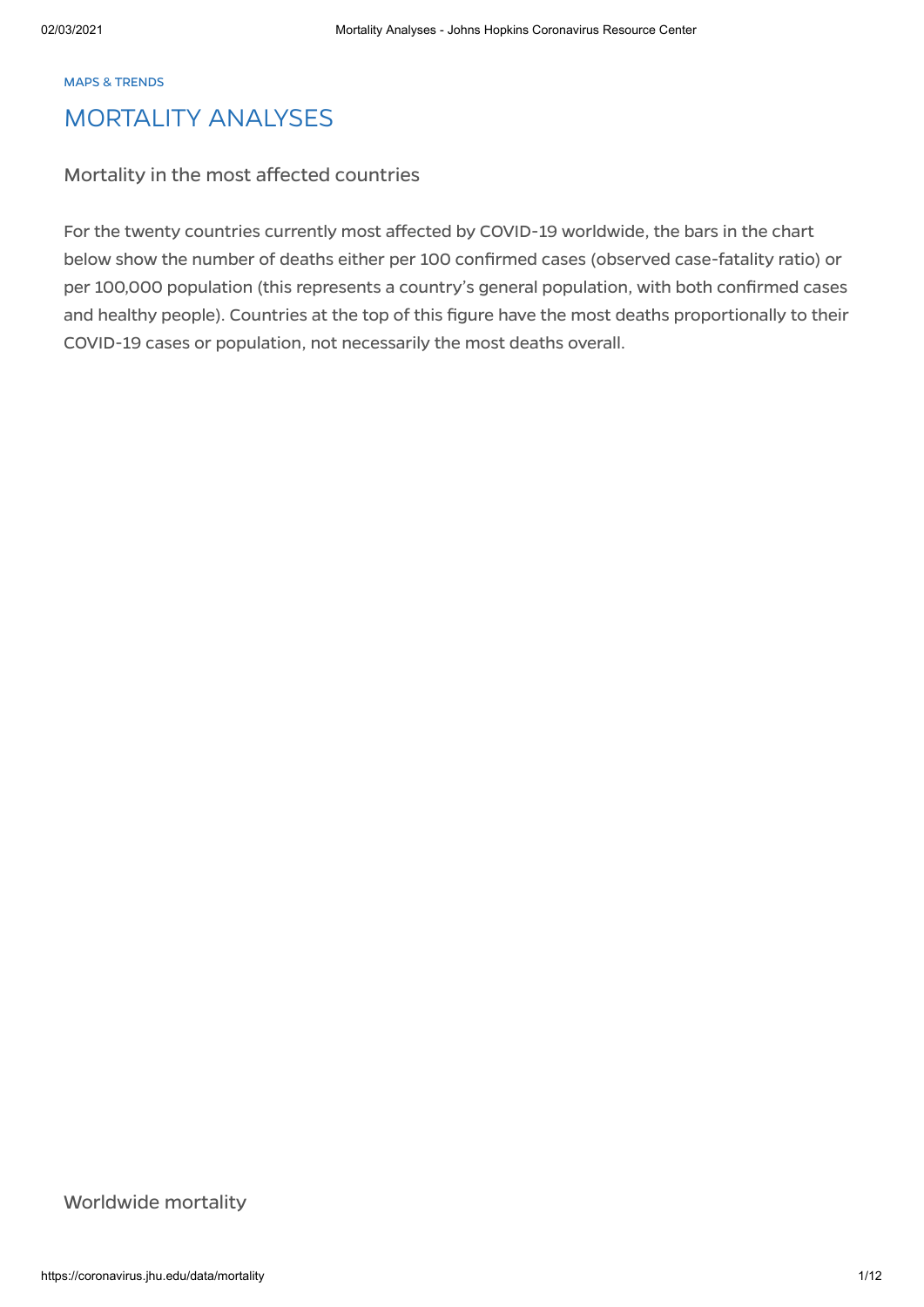The diagonal lines on the chart below correspond to different case fatality ratios (the number of deaths divided by the number of confirmed cases). Countries falling on the uppermost lines have the highest observed case fatality ratios. Points with a black border correspond to the 20 most affected countries by COVID-19 worldwide, based on the number of deaths. Hover over the circles to see the country name and a ratio value. Use the boxes on the top to toggle between: 1) mortality per absolute number of cases (total confirmed cases within a country); and mortality per 100,000 people (this represents a country's general population, with both confirmed cases and healthy people).

# Cases and mortality by country

| <b>COUNTRY</b> | <b>CONFIRMED</b> | <b>DEATHS</b> | <b>CASE-FATALITY</b> | DEATHS/100K POP. |
|----------------|------------------|---------------|----------------------|------------------|
| San Marino     | 3.746            | 74            | $2.0\%$              | 219.03           |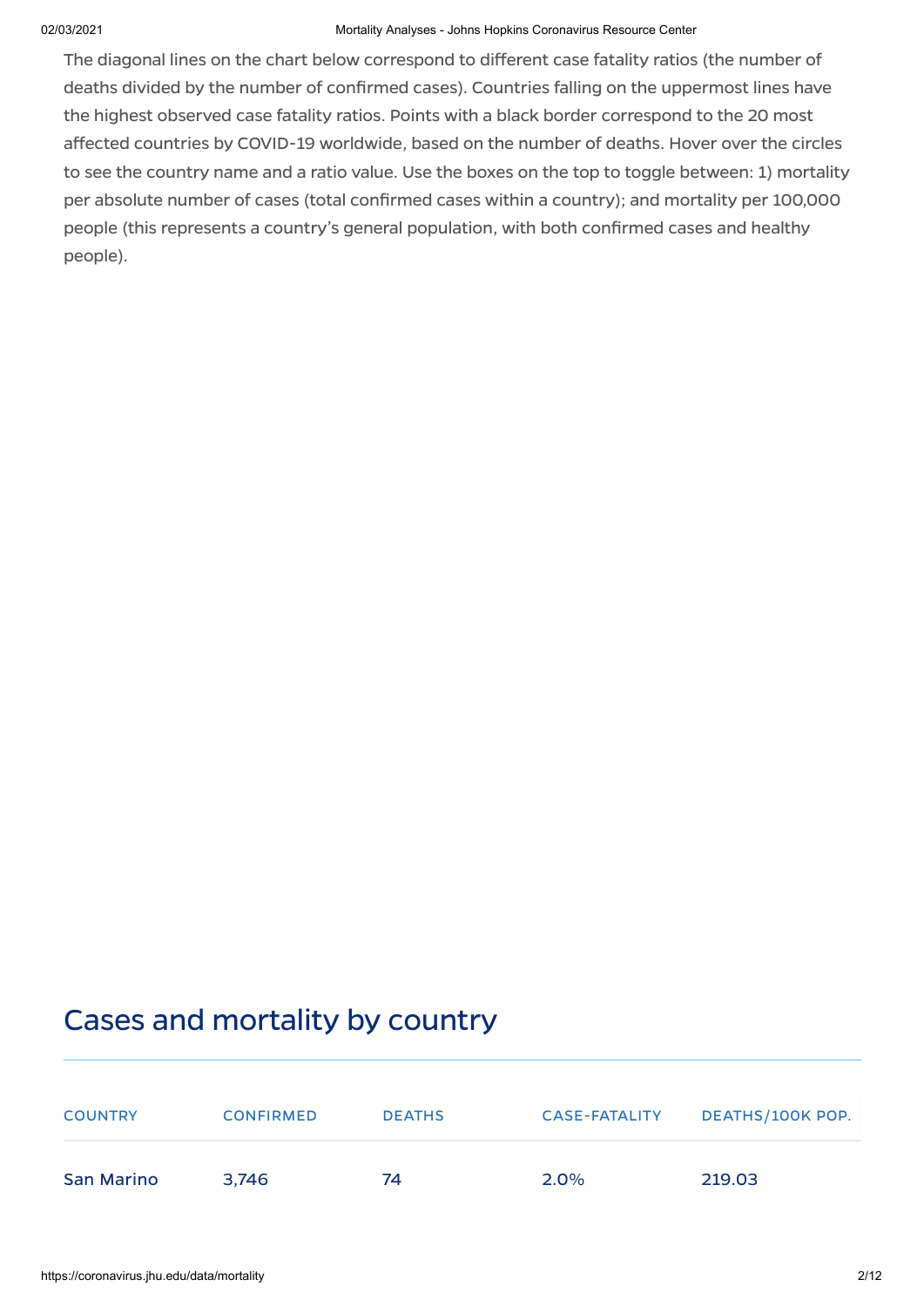| <b>COUNTRY</b>                   | <b>CONFIRMED</b> | <b>DEATHS</b> | <b>CASE-FATALITY</b> | DEATHS/100K POP. |
|----------------------------------|------------------|---------------|----------------------|------------------|
| <b>Belgium</b>                   | 772,294          | 22,106        | 2.9%                 | 193.54           |
| Czechia                          | 1,240,051        | 20,469        | 1.7%                 | 192.64           |
| Slovenia                         | 190,324          | 3,854         | 2.0%                 | 186.42           |
| <b>United Kingdom</b>            | 4,194,289        | 123,187       | 2.9%                 | 185.27           |
| Montenegro                       | 76,283           | 1,015         | 1.3%                 | 163.09           |
| <b>Italy</b>                     | 2,938,371        | 97,945        | 3.3%                 | 162.08           |
| Portugal                         | 804,956          | 16,351        | 2.0%                 | 159.03           |
| <b>United States</b>             | 28,663,108       | 514,522       | 1.8%                 | 157.27           |
| Hungary                          | 432,925          | 15,058        | 3.5%                 | 154.14           |
| <b>Bosnia and</b><br>Herzegovina | 130,979          | 5,071         | 3.9%                 | 152.56           |
| North Macedonia 103,020          |                  | 3,144         | 3.1%                 | 150.94           |
| Spain                            | 3,204,531        | 69,609        | 2.2%                 | 148.98           |
| <b>Mexico</b>                    | 2,089,281        | 186,152       | 8.9%                 | 147.52           |
| <b>Bulgaria</b>                  | 249,626          | 10,308        | 4.1%                 | 146.75           |
| Peru                             | 1,329,805        | 46,494        | 3.5%                 | 145.34           |
| Andorra                          | 10,889           | 110           | 1.0%                 | 142.85           |
| Liechtenstein                    | 2,575            | 54            | 2.1%                 | 142.44           |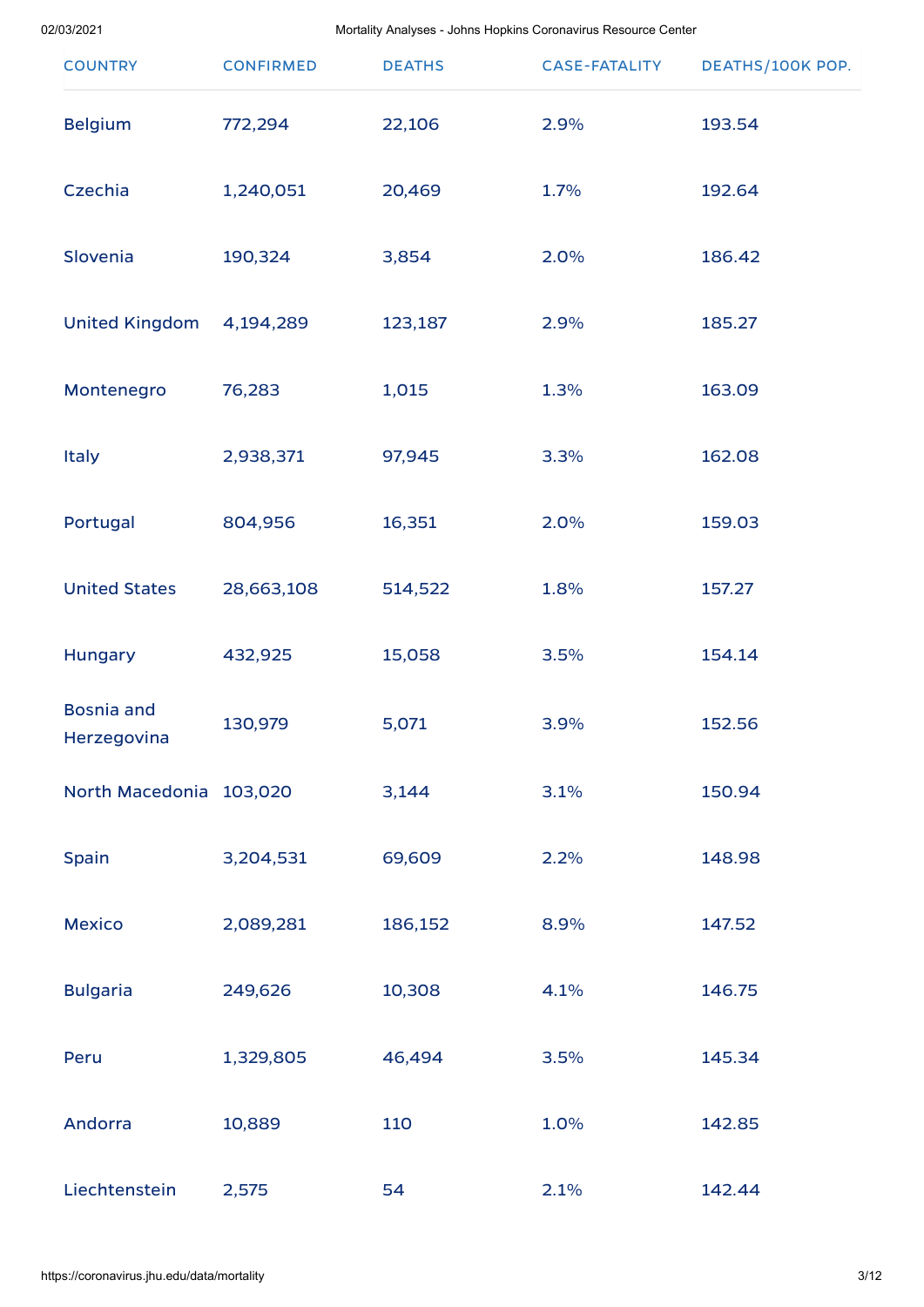| <b>COUNTRY</b> | <b>CONFIRMED</b> | <b>DEATHS</b> | <b>CASE-FATALITY</b> | DEATHS/100K POP. |
|----------------|------------------|---------------|----------------------|------------------|
| Panama         | 341,420          | 5,858         | 1.7%                 | 140.25           |
| Croatia        | 243,064          | 5,537         | 2.3%                 | 135.40           |
| Slovakia       | 308,925          | 7,270         | 2.4%                 | 133.47           |
| <b>France</b>  | 3,820,369        | 86,955        | 2.3%                 | 129.81           |
| Sweden         | 657,309          | 12,826        | 2.0%                 | 125.95           |
| <b>Brazil</b>  | 10,587,001       | 255,720       | 2.4%                 | 122.08           |
| Colombia       | 2,255,260        | 59,866        | 2.7%                 | 120.58           |
| Switzerland    | 557,492          | 9,988         | 1.8%                 | 117.28           |
| Argentina      | 2,112,023        | 52,077        | 2.5%                 | 117.04           |
| Lithuania      | 199,398          | 3,253         | 1.6%                 | 116.61           |
| Poland         | 1,711,772        | 43,793        | 2.6%                 | 115.31           |
| Moldova        | 186,447          | 3,975         | 2.1%                 | 112.10           |
| Chile          | 829,770          | 20,660        | 2.5%                 | 110.31           |
| Armenia        | 172,216          | 3,195         | 1.9%                 | 108.24           |
| Luxembourg     | 55,480           | 639           | 1.2%                 | 105.15           |
| Romania        | 804,090          | 20,403        | 2.5%                 | 104.77           |
| <b>Bolivia</b> | 249,767          | 11,666        | 4.7%                 | 102.76           |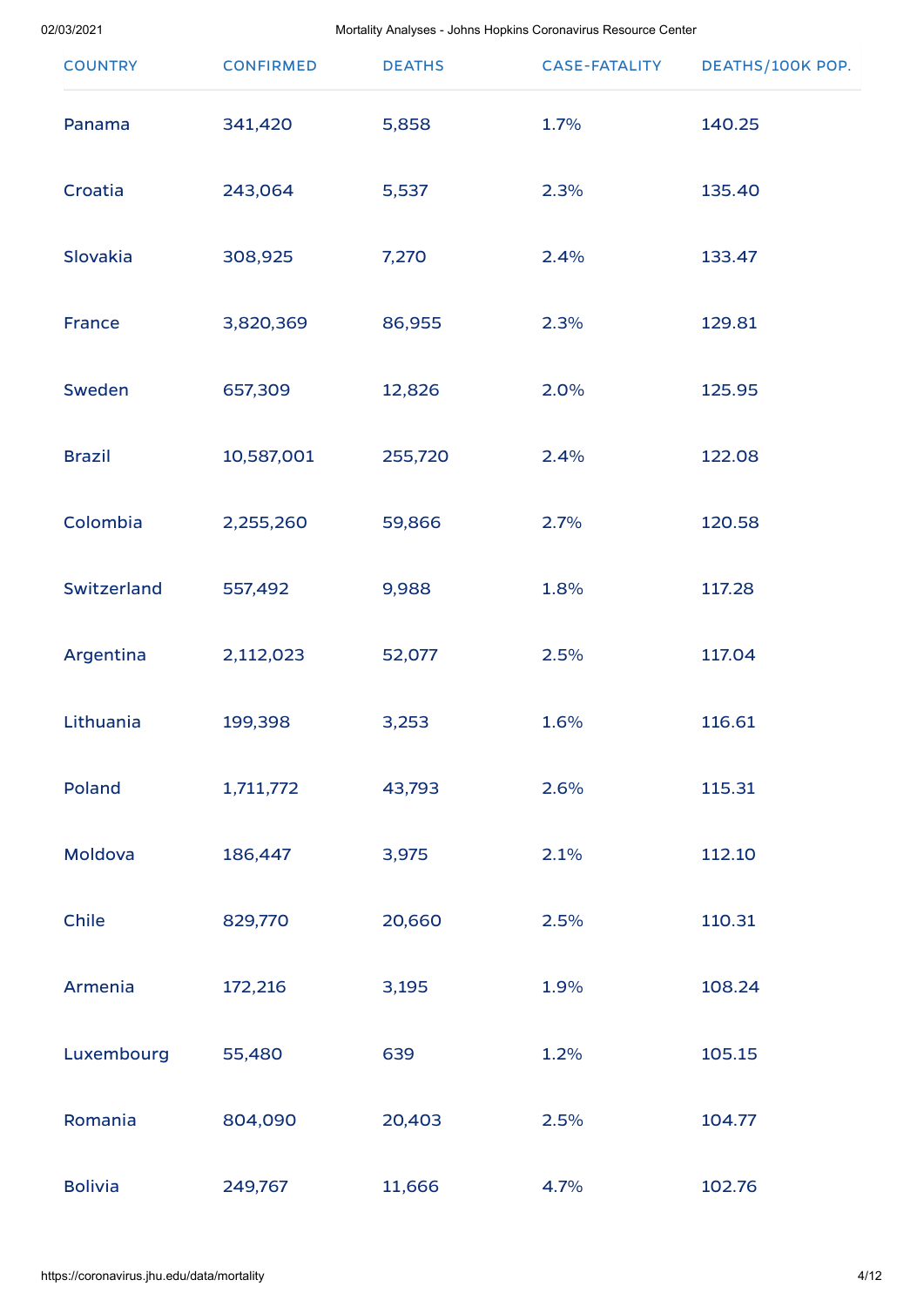| <b>COUNTRY</b>      | <b>CONFIRMED</b> | <b>DEATHS</b> | <b>CASE-FATALITY</b> | DEATHS/100K POP. |
|---------------------|------------------|---------------|----------------------|------------------|
| Austria             | 460,849          | 8,574         | 1.9%                 | 96.91            |
| Georgia             | 270,918          | 3,520         | 1.3%                 | 94.34            |
| <b>Ecuador</b>      | 286,367          | 15,832        | 5.5%                 | 92.67            |
| <b>Netherlands</b>  | 1,107,347        | 15,710        | 1.4%                 | 91.17            |
| Ireland             | 220,273          | 4,319         | 2.0%                 | 88.99            |
| <b>South Africa</b> | 1,513,959        | 50,077        | 3.3%                 | 86.67            |
| Kosovo              | 68,451           | 1,592         | 2.3%                 | 86.27            |
| Germany             | 2,455,569        | 70,514        | 2.9%                 | 85.03            |
| Latvia              | 86,458           | 1,621         | 1.9%                 | 84.14            |
| <b>Belize</b>       | 12,313           | 315           | 2.6%                 | 82.23            |
| Iran                | 1,639,679        | 60,181        | 3.7%                 | 73.57            |
| <b>Tunisia</b>      | 233,669          | 8,022         | 3.4%                 | 69.36            |
| Lebanon             | 376,938          | 4,743         | 1.3%                 | 69.25            |
| Malta               | 22,657           | 316           | 1.4%                 | 65.35            |
| <b>Israel</b>       | 779,958          | 5,760         | 0.7%                 | 64.84            |
| Serbia              | 462,728          | 4,459         | 1.0%                 | 63.86            |
| Albania             | 107,931          | 1,816         | 1.7%                 | 63.36            |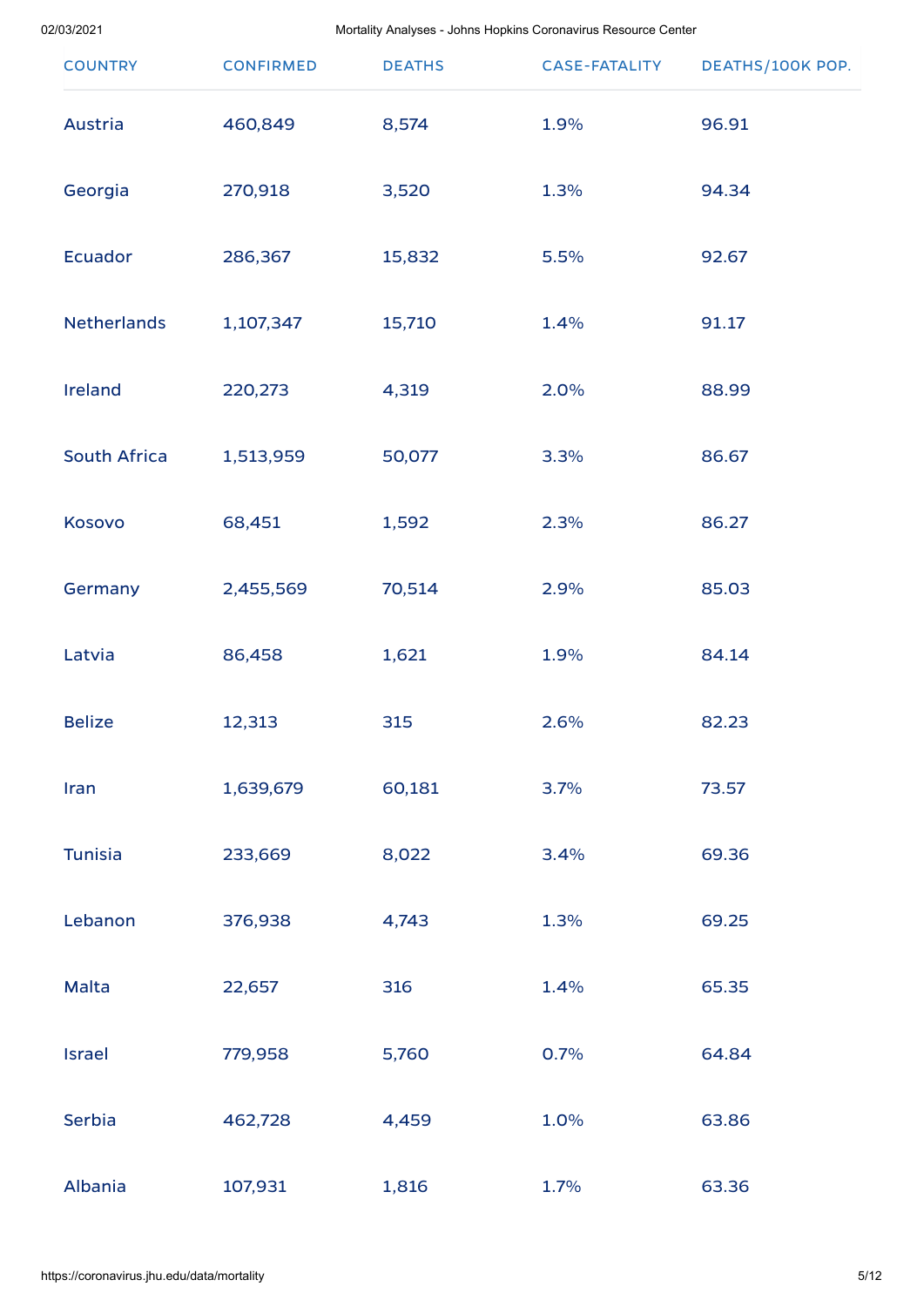| <b>COUNTRY</b>               | <b>CONFIRMED</b> | <b>DEATHS</b> | <b>CASE-FATALITY</b> | DEATHS/100K POP. |
|------------------------------|------------------|---------------|----------------------|------------------|
| Monaco                       | 1,965            | 24            | 1.2%                 | 62.04            |
| <b>Ukraine</b>               | 1,399,934        | 27,480        | 2.0%                 | 61.58            |
| Greece                       | 192,270          | 6,534         | 3.4%                 | 60.91            |
| Canada                       | 875,388          | 22,014        | 2.5%                 | 59.40            |
| <b>Russia</b>                | 4,209,850        | 85,025        | 2.0%                 | 58.85            |
| <b>Eswatini</b>              | 17,025           | 652           | 3.8%                 | 57.38            |
| <b>Costa Rica</b>            | 205,086          | 2,812         | 1.4%                 | 56.25            |
| Jordan                       | 397,158          | 4,727         | 1.2%                 | 47.48            |
| <b>Bahamas</b>               | 8,519            | 179           | 2.1%                 | 46.42            |
| Paraguay                     | 160,448          | 3,198         | 2.0%                 | 45.97            |
| <b>Estonia</b>               | 66,628           | 598           | 0.9%                 | 45.27            |
| <b>West Bank and</b><br>Gaza | 185,336          | 2,058         | 1.1%                 | 45.04            |
| <b>Honduras</b>              | 170,985          | 4,174         | 2.4%                 | 43.54            |
| <b>Denmark</b>               | 212,380          | 2,366         | 1.1%                 | 40.81            |
| Guatemala                    | 174,653          | 6,402         | 3.7%                 | 37.12            |
| Iraq                         | 699,088          | 13,428        | 1.9%                 | 34.94            |
| <b>Turkey</b>                | 2,711,479        | 28,638        | 1.1%                 | 34.79            |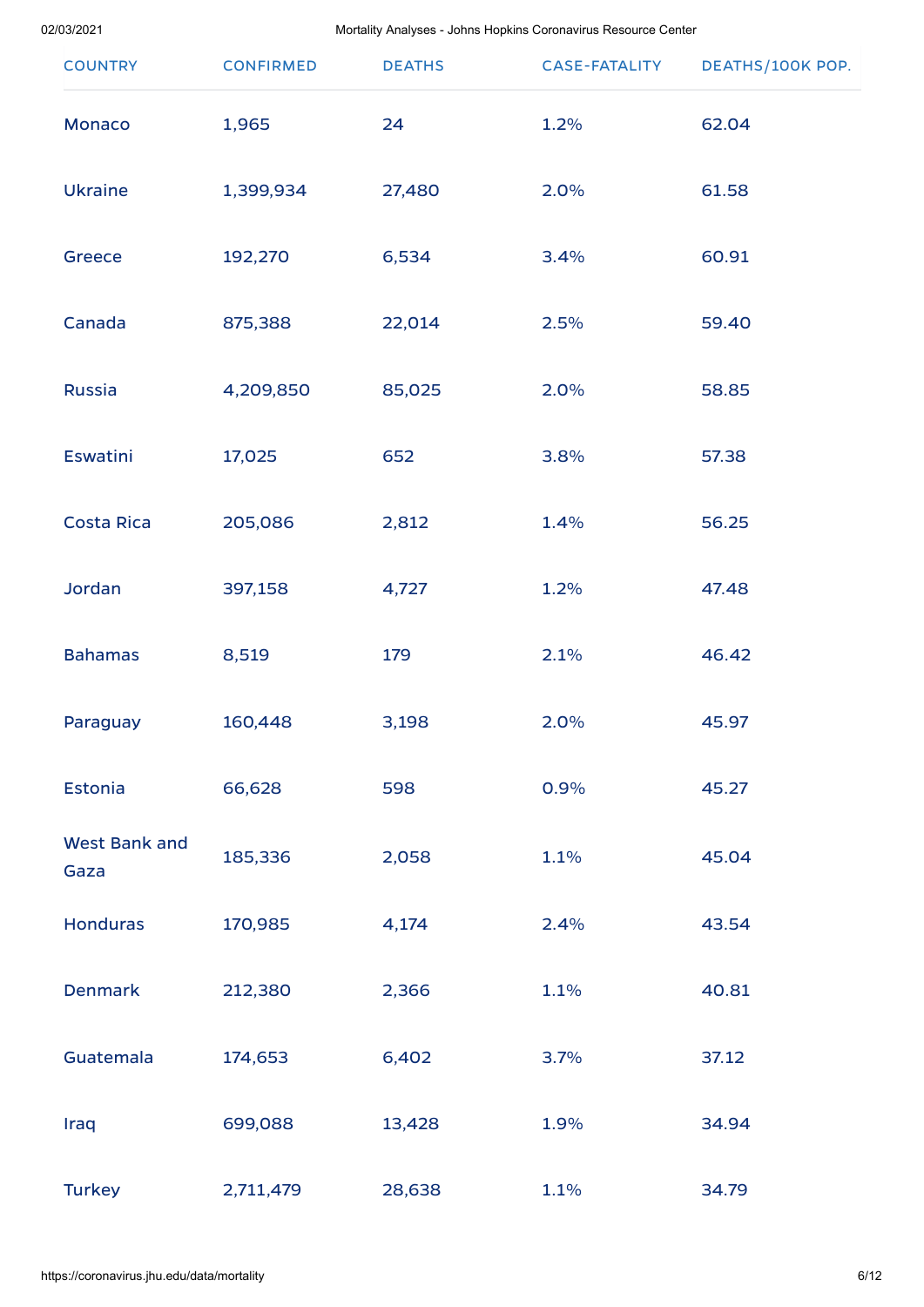| <b>COUNTRY</b>               | <b>CONFIRMED</b> | <b>DEATHS</b> | <b>CASE-FATALITY</b> | DEATHS/100K POP. |
|------------------------------|------------------|---------------|----------------------|------------------|
| Libya                        | 134,127          | 2,210         | 1.6%                 | 33.09            |
| Oman                         | 141,808          | 1,577         | 1.1%                 | 32.65            |
| Azerbaijan                   | 234,662          | 3,223         | 1.4%                 | 32.42            |
| <b>Suriname</b>              | 8,933            | 173           | 1.9%                 | 30.04            |
| <b>Dominican</b><br>Republic | 239,998          | 3,106         | 1.3%                 | 29.23            |
| <b>El Salvador</b>           | 59,866           | 1,861         | 3.1%                 | 28.98            |
| <b>Bahrain</b>               | 123,039          | 452           | 0.4%                 | 28.80            |
| Cabo Verde                   | 15,432           | 147           | 1.0%                 | 27.03            |
| <b>Kuwait</b>                | 192,031          | 1,085         | 0.6%                 | 26.22            |
| Guyana                       | 8,595            | 197           | 2.3%                 | 25.29            |
| Morocco                      | 483,766          | 8,637         | 1.8%                 | 23.97            |
| Kyrgyzstan                   | 86,308           | 1,467         | 1.7%                 | 23.23            |
| <b>Belarus</b>               | 288,267          | 1,985         | 0.7%                 | 20.93            |
| <b>Saint Lucia</b>           | 3,390            | 36            | 1.1%                 | 19.79            |
| <b>Cyprus</b>                | 35,009           | 231           | 0.7%                 | 19.42            |
| Saudi Arabia                 | 377,700          | 6,500         | 1.7%                 | 19.29            |
| <b>Uruguay</b>               | 58,589           | 611           | 1.0%                 | 17.71            |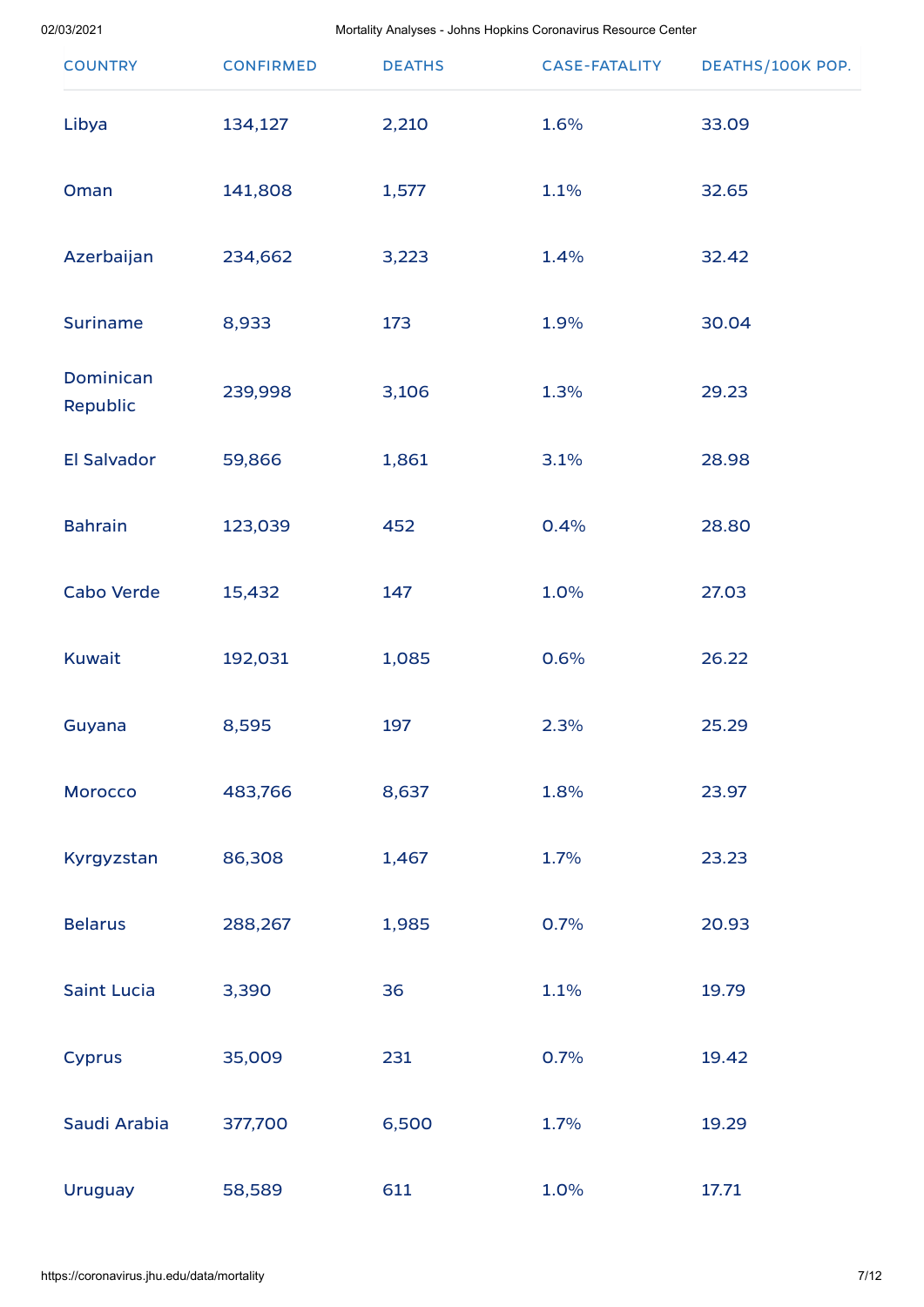| <b>COUNTRY</b>                        | <b>CONFIRMED</b> | <b>DEATHS</b> | <b>CASE-FATALITY</b> | DEATHS/100K POP. |
|---------------------------------------|------------------|---------------|----------------------|------------------|
| Namibia                               | 39,033           | 428           | 1.1%                 | 17.48            |
| Kazakhstan                            | 263,396          | 3,168         | 1.2%                 | 17.33            |
| <b>Comoros</b>                        | 3,578            | 144           | 4.0%                 | 17.30            |
| <b>Botswana</b>                       | 30,727           | 332           | 1.1%                 | 14.73            |
| Antigua and<br><b>Barbuda</b>         | 769              | 14            | 1.8%                 | 14.54            |
| Jamaica                               | 23,599           | 425           | 1.8%                 | 14.48            |
| Sao Tome and<br>Principe              | 1,828            | 30            | 1.6%                 | 14.22            |
| Lesotho                               | 10,495           | 295           | 2.8%                 | 13.99            |
| <b>Finland</b>                        | 58,064           | 750           | 1.3%                 | 13.59            |
| Indonesia                             | 1,341,314        | 36,325        | 2.7%                 | 13.57            |
| Republic of the<br>Congo              | 25,962           | 707           | 2.7%                 | 13.48            |
| <b>United Arab</b><br><b>Emirates</b> | 394,050          | 1,238         | 0.3%                 | 12.85            |
| <b>Barbados</b>                       | 3,115            | 36            | 1.2%                 | 12.56            |
| <b>Maldives</b>                       | 19,979           | 62            | 0.3%                 | 12.02            |
| Norway                                | 71,735           | 623           | 0.9%                 | 11.72            |
| India                                 | 11,112,241       | 157,157       | 1.4%                 | 11.62            |
| Philippines                           | 578,381          | 12,322        | 2.1%                 | 11.55            |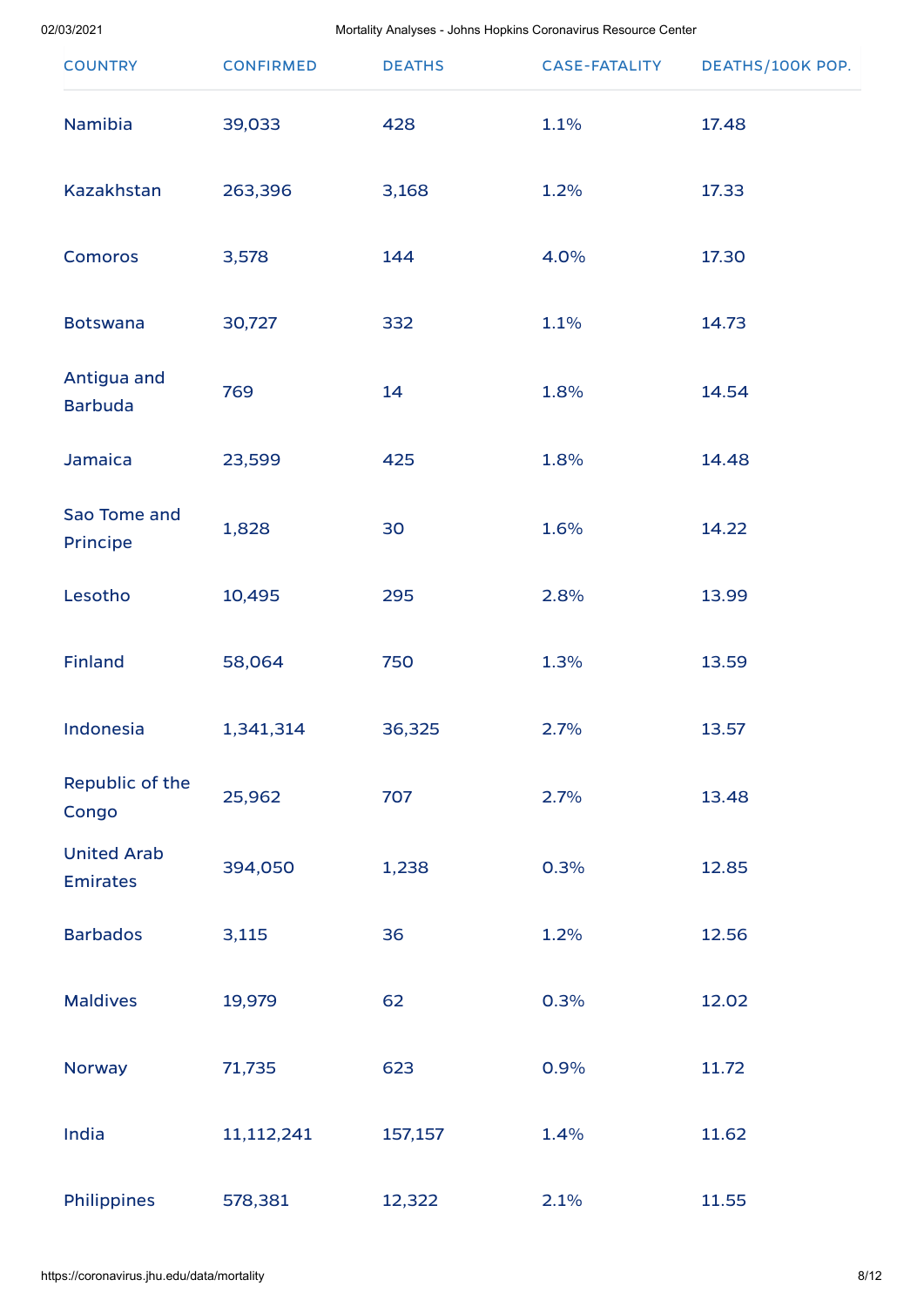| <b>COUNTRY</b>                       | <b>CONFIRMED</b> | <b>DEATHS</b> | <b>CASE-FATALITY</b> | DEATHS/100K POP. |
|--------------------------------------|------------------|---------------|----------------------|------------------|
| <b>Seychelles</b>                    | 2,688            | 11            | 0.4%                 | 11.37            |
| Egypt                                | 183,010          | 10,736        | 5.9%                 | 10.91            |
| Zimbabwe                             | 36,115           | 1,468         | 4.1%                 | 10.17            |
| Mauritania                           | 17,217           | 441           | 2.6%                 | 10.02            |
| <b>Trinidad and</b><br><b>Tobago</b> | 7,716            | 139           | 1.8%                 | 10.00            |
| <b>Nepal</b>                         | 274,216          | 2,777         | 1.0%                 | 9.89             |
| Qatar                                | 164,137          | 259           | 0.2%                 | 9.31             |
| Iceland                              | 6,054            | 29            | 0.5%                 | 8.20             |
| Saint Vincent and<br>the Grenadines  | 1,628            | 8             | 0.5%                 | 7.26             |
| Algeria                              | 113,255          | 2,987         | 2.6%                 | 7.07             |
| Equatorial Guinea 6,095              |                  | 92            | 1.5%                 | 7.03             |
| Gambia                               | 4,712            | 150           | 3.2%                 | 6.58             |
| Afghanistan                          | 55,733           | 2,444         | 4.4%                 | 6.57             |
| Djibouti                             | 6,087            | 63            | 1.0%                 | 6.57             |
| Zambia                               | 79,002           | 1,098         | 1.4%                 | 6.33             |
| Japan                                | 432,778          | 7,940         | 1.8%                 | 6.28             |
| Syria                                | 15,642           | 1,032         | 6.6%                 | 6.10             |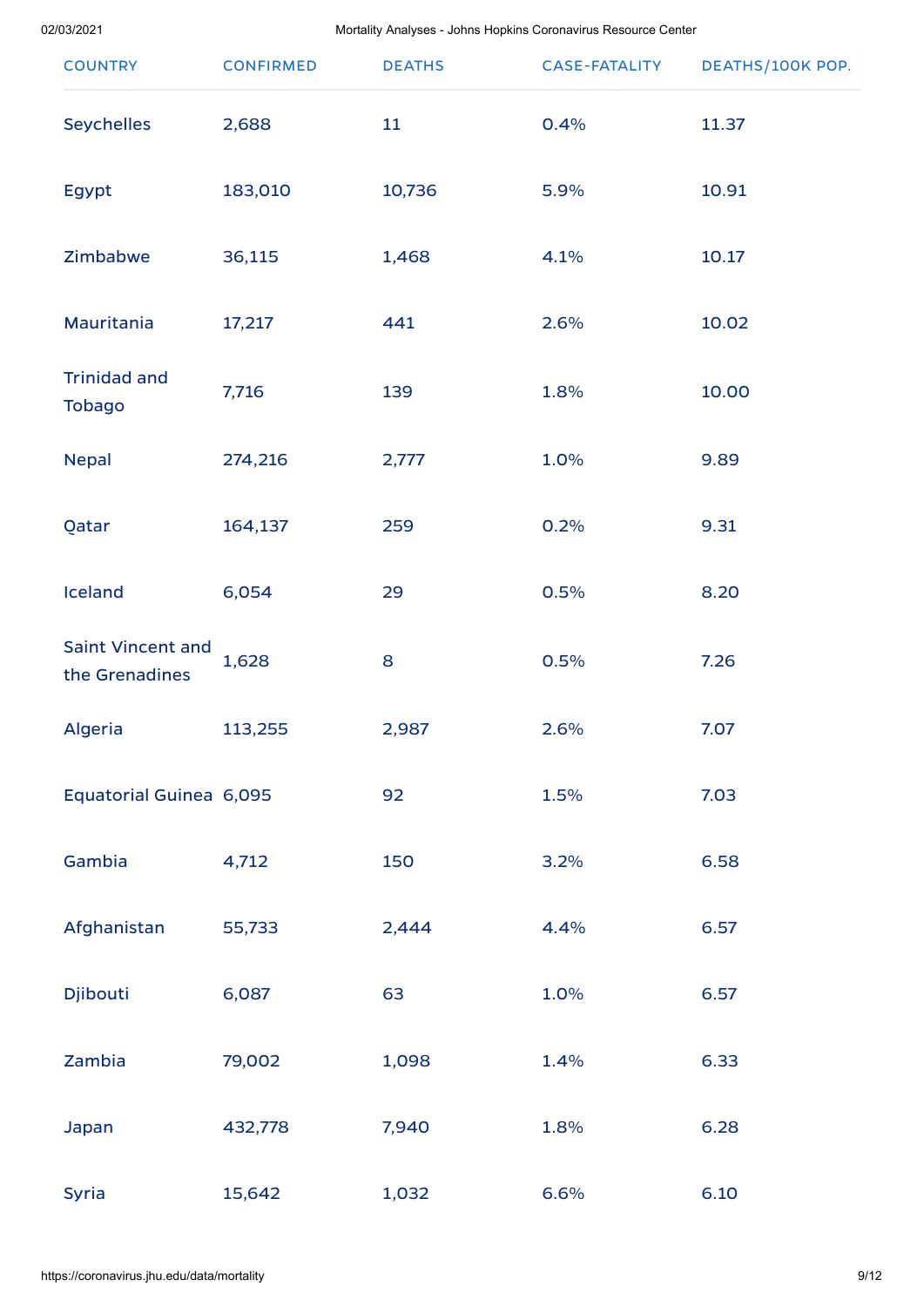| <b>COUNTRY</b>    | <b>CONFIRMED</b> | <b>DEATHS</b> | <b>CASE-FATALITY</b> | DEATHS/100K POP. |
|-------------------|------------------|---------------|----------------------|------------------|
| Pakistan          | 582,528          | 12,938        | 2.2%                 | 6.10             |
| Myanmar           | 141,916          | 3,199         | 2.3%                 | 5.96             |
| Malawi            | 32,008           | 1,048         | 3.3%                 | 5.78             |
| Senegal           | 34,732           | 880           | 2.5%                 | 5.55             |
| <b>Bangladesh</b> | 546,801          | 8,416         | 1.5%                 | 5.22             |
| Venezuela         | 139,545          | 1,348         | 1.0%                 | 4.67             |
| Sudan             | 30,364           | 1,890         | 6.2%                 | 4.52             |
| Gabon             | 14,849           | 87            | 0.6%                 | 4.11             |
| Australia         | 28,986           | 909           | 3.1%                 | 3.64             |
| Kenya             | 106,125          | 1,859         | 1.8%                 | 3.62             |
| Malaysia          | 302,580          | 1,135         | 0.4%                 | 3.60             |
| South Korea       | 90,372           | 1,606         | 1.8%                 | 3.11             |
| Cuba              | 50,590           | 324           | 0.6%                 | 2.86             |
| Nicaragua         | 6,445            | 173           | 2.7%                 | 2.68             |
| Guinea-Bissau     | 3,262            | 48            | 1.5%                 | 2.56             |
| Haiti             | 12,448           | 250           | 2.0%                 | 2.25             |
| Yemen             | 2,310            | 634           | 27.4%                | 2.22             |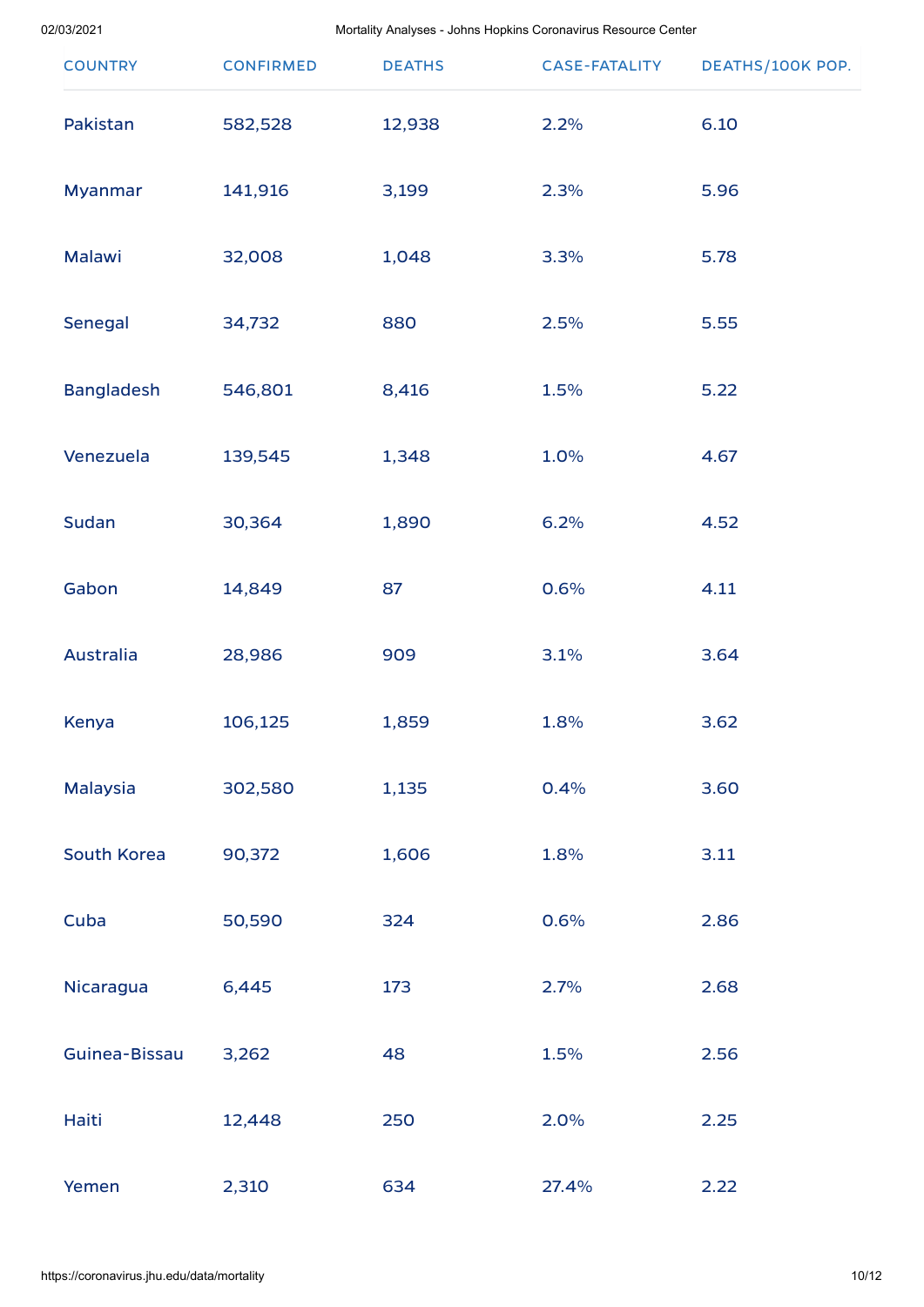| <b>COUNTRY</b>                     | <b>CONFIRMED</b> | <b>DEATHS</b> | <b>CASE-FATALITY</b> | DEATHS/100K POP. |
|------------------------------------|------------------|---------------|----------------------|------------------|
| Mozambique                         | 59,607           | 653           | 1.1%                 | 2.21             |
| Sri Lanka                          | 83,552           | 476           | 0.6%                 | 2.20             |
| Cameroon                           | 35,714           | 551           | 1.5%                 | 2.19             |
| Ethiopia                           | 159,972          | 2,373         | 1.5%                 | 2.17             |
| Rwanda                             | 18,986           | 264           | 1.4%                 | 2.15             |
| Ghana                              | 84,023           | 607           | 0.7%                 | 2.04             |
| Uzbekistan                         | 79,926           | 622           | 0.8%                 | 1.89             |
| Mali                               | 8,390            | 355           | 4.2%                 | 1.86             |
| Liberia                            | 2,014            | 85            | 4.2%                 | 1.76             |
| Angola                             | 20,854           | 508           | 2.4%                 | 1.65             |
| Somalia                            | 7,392            | 243           | 3.3%                 | 1.62             |
| <b>Central African</b><br>Republic | 5,004            | 63            | 1.3%                 | 1.35             |
| Madagascar                         | 19,831           | 297           | 1.5%                 | 1.13             |
| <b>Togo</b>                        | 6,933            | 85            | 1.2%                 | 1.08             |
| Sierra Leone                       | 3,887            | 79            | 2.0%                 | 1.03             |
| Tajikistan                         | 13,308           | 90            | 0.7%                 | 0.99             |
| Nigeria                            | 156,017          | 1,915         | 1.2%                 | 0.98             |